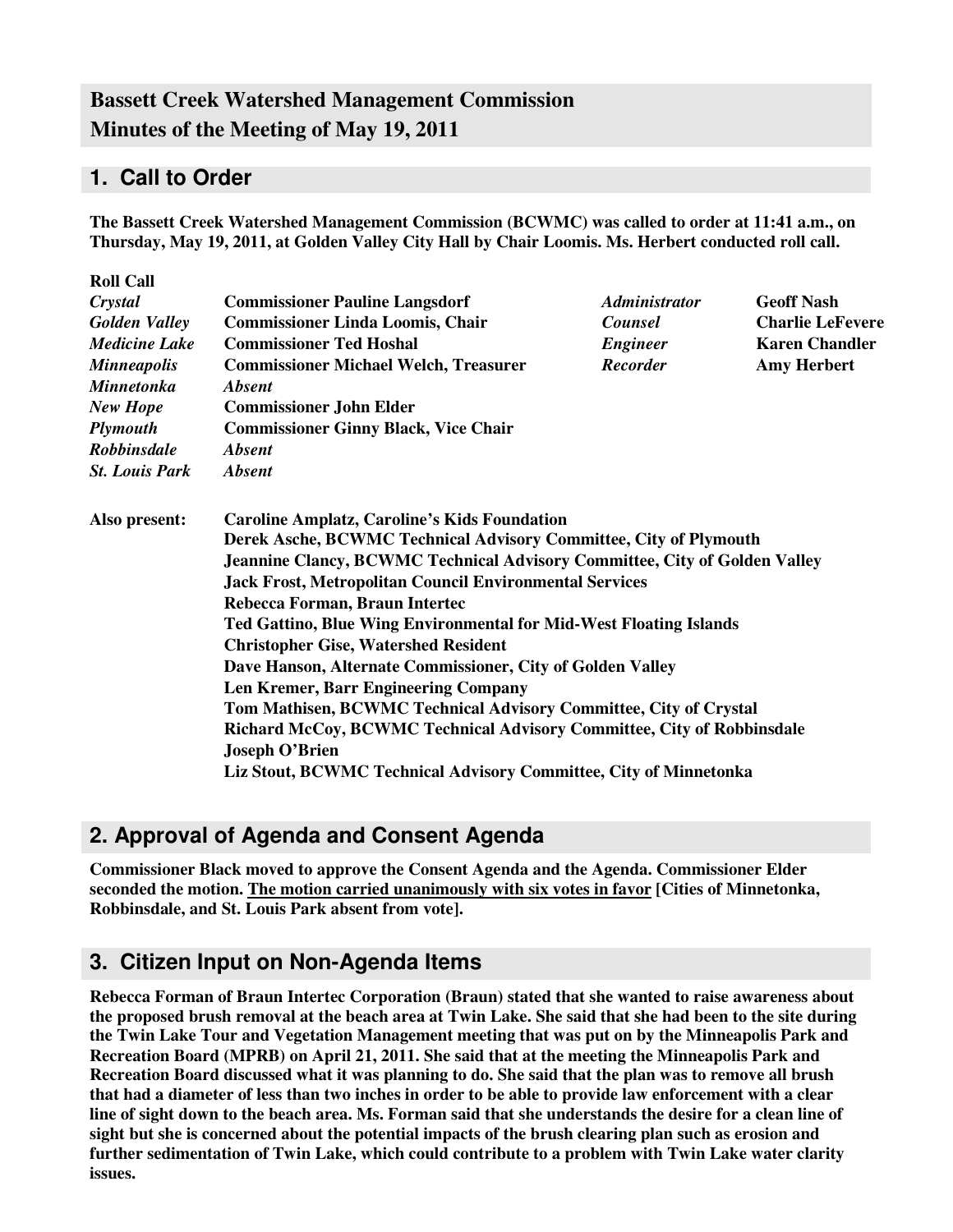**Ms. Forman stated that she provided a handout today to the Commission that was a copy of the letter that Braun wrote and provided to the MPRB and that stated Braun's concerns. She said that additionally she was at the lake yesterday and saw that the temporary erosion and sediment control was not installed correctly. She said that she was really concerned that the incorrect installation would exacerbate the sediment going into the lake. Ms. Forman added that the temporary sediment control would not be functional in any sense of the word in the manner in which the control has been installed. She provided the Commission with pictures of the control and with the Minnesota Department of Transportation (Mn/DOT) specification on how to install biorolls properly. Ms. Forman went through the details of the proper installation of biorolls.** 

**Chair Loomis added that she also attended the tour of the beach area at Twin Lake and that she has been in contact with the MPRB. She said that she had heard that the MPRB had originally planned to remove brush with a brush hog but since several residents expressed their concerns with that approach, the MPRB has decided that it would bring in a conservation corps group to hand-remove the brush instead of using the brush hog. She said that the City of Golden Valley would also be addressing with the MPRB the erosion control issues and that she had talked to MPRB staff Andrea Weber about the MPRB working with the BCWMC regarding a possible BCWMC CIP project for erosion control or stabilization of the bluff above the beach at Twin Lake. Chair Loomis reported that Andrea Weber has been in touch with Administrator Nash about the potential project. Chair Loomis commented that she had heard from Andrea Weber that the MPRB had hired Braun Intertec as one of the consultants.** 

**Caroline Amplatz stated that through her Caroline's Kids Foundation she has hired Braun Intertec as her personal expert and that she pays all of Braun's fees for the work it does on her behalf. She added that the residents of Hidden Lake are not in favor of the brush removal project. She said that the residents of Twin Lake haven't been consulted on the project. Ms. Amplatz said one of the ideas the residents have heard about is the idea of making the beach public and building a trail down to the beach so that the police can get to the beach. She communicated that the residents do not want the beach to be made public or to have a trail built to the lake as she doesn't think the lake is big enough to handle it. She said that E. coli testing of the lake has been undertaken on her behalf and that there are no public restrooms at the site.** 

**Ms. Amplatz said that the residents want the crime in the Twin Lake beach area to be monitored. She commented that Hidden Lakes is twenty percent of the tax base in Golden Valley and she knows that several residents plan to petition the City of Golden Valley to have their taxes reduced because there is no quiet enjoyment of the property. Ms. Amplatz clarified that the residents do not support a public beach and do not support clearing of the brush and instead do support getting rid of the crime such as by more patrolling of the beach area by the Golden Valley police. She said the residents do support a buckthorn removal project in the area of the beach that would remove only buckthorn. She said that she as well as many residents on the island at Hidden Lakes have privately funded the removal of buckthorn on their property and have gone through the proper permitting procedures.** 

**Administrator Nash said that he had handed out today a map provided by Andrea Weber of the MPRB that illustrates a wish list of what the MPRB would like in the Hidden Beach area. He described some of the items illustrated and he said he has asked Andrea Weber to provide details about a possible erosion and bank restoration project in the beach area, which the Commission and its technical advisory committee (TAC) could consider as a possible future project to add to the BCWMC's Capital Improvement Program (CIP).** 

**Kari Geurts asked the BCWMC for the contact information for Andrea Weber and Administrator Nash asked her to e-mail him with her request.** 

**Commissioner Welch said that the immediate issue in front of the Commission is the installation of the erosion control measures and asked if someone from the City of Golden Valley is following up on the issue or if the Commission should contact the MPRB to inform them that the control is substandard. Ms. Clancy commented that Andrea Weber went directly to the Administrator of the BCWMC as opposed to going to the City of Golden Valley and said that the City could follow up but needs direction from the BCWMC regarding what it considers the City's role to be in this process. Commissioner Welch directed Administrator Nash to follow up with the Commission Engineers and to work it out with the City of**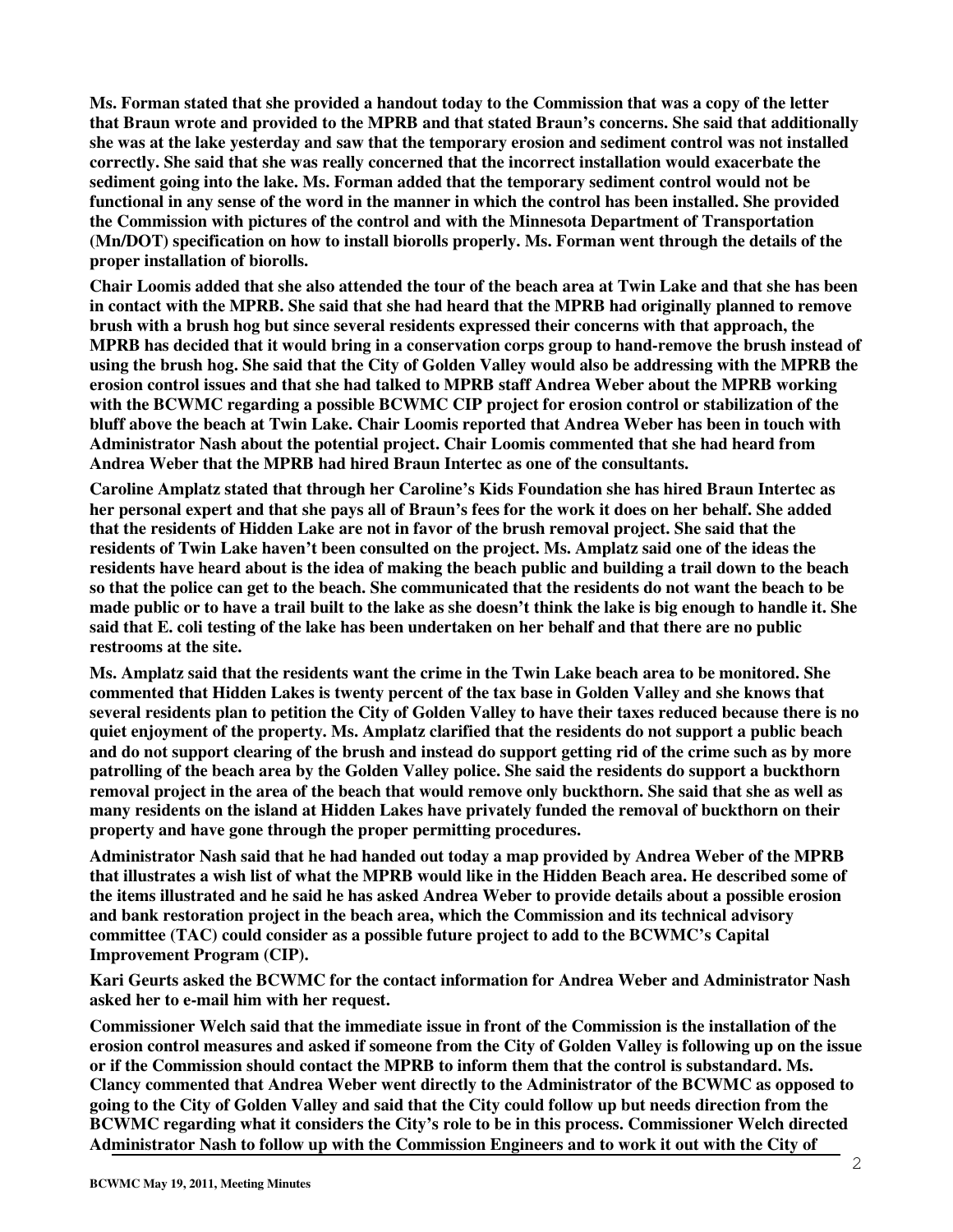**Golden Valley. Commissioner Black asked that Administrator Nash communicate with the MPRB about its project timeline and to bring a representative of the MPRB in front of the Commission at its next meeting to update the Commission on the project and to provide details.** 

**Ms. Amplatz asked if the Commission agrees that the removal should begin with only removing buckthorn. Commissioner Black said that no, there isn't agreement on that issue but that the Commission would like the MPRB to come in front of the Commission to discuss the plans for the vegetation removal, after which the Commission could discuss the direction it would like the MPRB to take. Ms. Amplatz commented that she asked the MPRB if it had consulted the Commission regarding the brush removal and that the MPRB said that no, it hadn't and that based on its understanding it did not need to consult the Commission.** 

**Commissioner Welch thanked Ms. Forman and Ms. Amplatz for bringing the issues to the Commission's attention.** 

#### **4. Administration**

- **A. Presentation of April 21, 2011, Meeting Minutes. The meeting minutes were approved at part of the Consent Agenda.**
- **B. Presentation of Financial Statements. The May Financial Report was received and filed as part of the Consent Agenda.**

**The general and construction account balances reported in the May 2011 Financial Report are as follows:** 

| <b>Checking Account Balance</b>                      | \$642,547.63   |
|------------------------------------------------------|----------------|
| <b>TOTAL GENERAL FUND BALANCE</b>                    | \$642,547.63   |
| <b>Construction Account Cash Balance</b>             | 2,415,451.10   |
| Investment due 5/13/2015                             | 508,918.39     |
| Investment due 9/16/2015                             | 512,059.83     |
| TOTAL CONSTRUCTION ACCOUNT BALANCE                   | 3,436,429.32   |
| -Less: Reserved for CIP projects                     | 4,865,112.45   |
| Construction cash/investments available for projects | (1,428,683.13) |

- **C. Presentation of Invoices for Payment Approval.** 
	- **i. Kennedy & Graven Legal Services through 3/31/11 invoice for the amount of \$4,057.58.**
	- **ii. Barr Engineering Company Engineering Services through 4/29/11 invoice for the amount of \$54,724.42.**
	- **iii. Watershed Consulting, LLC Geoff Nash Administrator Services through 4/30/11 invoice for the amount of \$3,736.50.**
	- **iv. Amy Herbert April Administrative Services invoice for the amount of \$3,328.96.**
	- **v. D'amico- ACE Catering May BCWMC meeting catering invoice for the amount of \$362.00.**
	- **vi. Judy Arginteanu Education Articles Education and Public Outreach invoice for the amount of \$300.00.**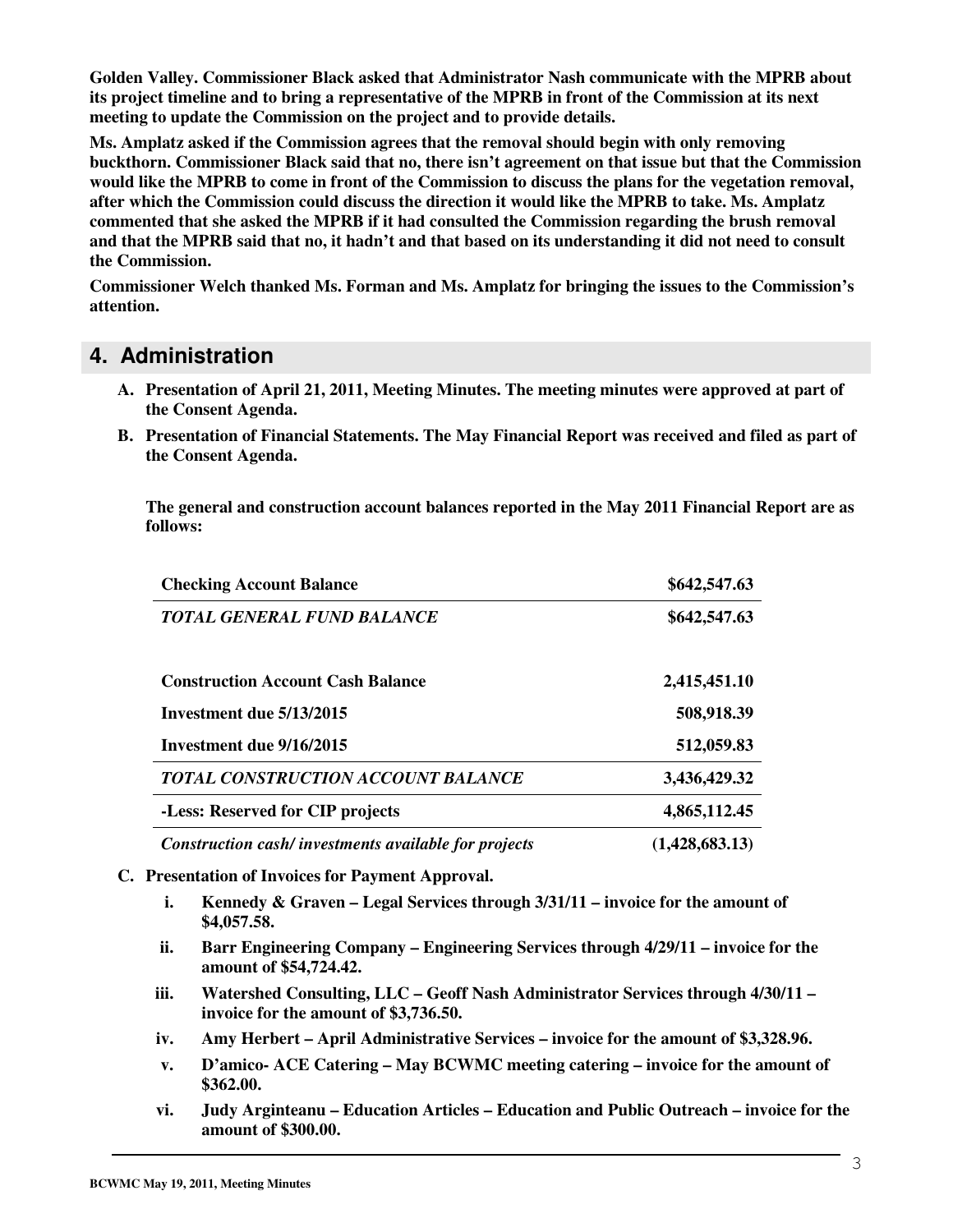- **vii. City of Plymouth Three-part Education Display Education and Public Outreach invoice for the amount of \$106.82.**
- **viii. Hamline University 2011 WaterShed Partners Participation BCWMC's 2011 budget allocated \$3,500.00 for this watershed partnership.**
- **ix. MMKR Progress billing for fiscal year 2010 audit invoice for the amount of \$3,350.**

**Ms. Chandler requested the removal of invoice 4Cii - the Barr Engineering Company invoice since Barr Engineering had discovered that certain items within the invoice had been mislabeled. She said that Barr Engineering would correct the invoice and would resubmit it next month. Commissioner Langsdorf requested the removal of invoice 4Cviii - the Hamline University invoice - from the roll call vote so that the Commission could discuss it. Commissioner Black moved to approve payment of remaining invoices. Commissioner Welch seconded the motion. By call of roll the motion carried unanimously with six votes in favor [Cities of Minnetonka, Robbinsdale, and St. Louis Park absent from vote].** 

**Ms. Langsdorf clarified that the BCWMC had budgeted \$3,500 for its watershed education partnership for WaterShed Partners for 2011 and stated that \$2,000 should be directed to the WaterShed Partners media campaign and \$1,500 should be directed to the general support for WaterShed Partners. Commissioner Langsdorf moved to approve payment of the Hamline University invoice. Commissioner Black seconded the motion. By call of roll the motion carried unanimously with six votes in favor [Cities of Minnetonka, Robbinsdale, and St. Louis Park absent from vote].** 

- **D. Approve and Authorize Distribution of Final BWMC 2010 Annual Report. Commissioner Black moved to approve the final report and its distribution. Commissioner Elder seconded the motion. The motion carried unanimously with six votes in favor [Cities of Minnetonka, Robbinsdale, and St. Louis Park absent from vote].**
- **E. Receive and File and Authorize Distribution of BCWMC's 2010 Financial Audit. Commissioner Black moved to receive and file the final audit and to distribute it as required. Commissioner Welch seconded the motion. The motion carried unanimously with six votes in favor [Cities of Minnetonka, Robbinsdale, and St. Louis Park absent from vote].**
- **F. Execute Contract with the Metropolitan Council Environmental Services for 2011 CAMP Participation. Ms. Herbert stated that Commissioner Hoshal had noted prior to the meeting that last month the Commission had agreed to add the funding of the CAMP monitoring for 2011 of Hidden Lake but that the lake was not included in the contract. Ms. Herbert said that the contract in front of the Commission would need the Commission to strike out the reference to Parkers Lake and to add the reference to the second site on Medicine Lake to the contract's list of lakes in the monitoring program that will be sponsored by the BCWMC in 2011 and she explained that Brian Johnson of the Metropolitan Council Environment Services had communicated that the Commission should handle the change in that manner. She said that the Metropolitan Council will need to prepare a contract amendment to add Hidden Lake as the eighth monitoring site being sponsored by the BCWMC in 2011 and asked that the Commission authorize the Chair to execute the amendment administratively when the Commission receives the contract.**

**Ms. Langsdorf added that as the Commission discussed at its last meeting the Education and Public Outreach Committee had not budgeted enough funds to monitor eight lakes and to purchase additional monitoring kits. Ms. Herbert summarized that the BCWMC had budgeted \$3,500 for the 2011 CAMP program and that the Commission has approved spending an anticipated \$4,700 for the 2011 CAMP program and that last month the Commission approved using funds from the BCWMC's Demonstration/ Education Grant budget to cover the difference.** 

**Commissioner Black moved to approve executing the contract with the Metropolitan Council Environmental Services with the change to the contract regarding Parkers Lake and the Medicine Lake second site and to authorize the Chair and staff to handle the execution of the contract amendment regarding Hidden Lake. Commissioner Elder seconded the motion. The motion carried unanimously. Commissioner Welch remarked that he had not received a copy of the**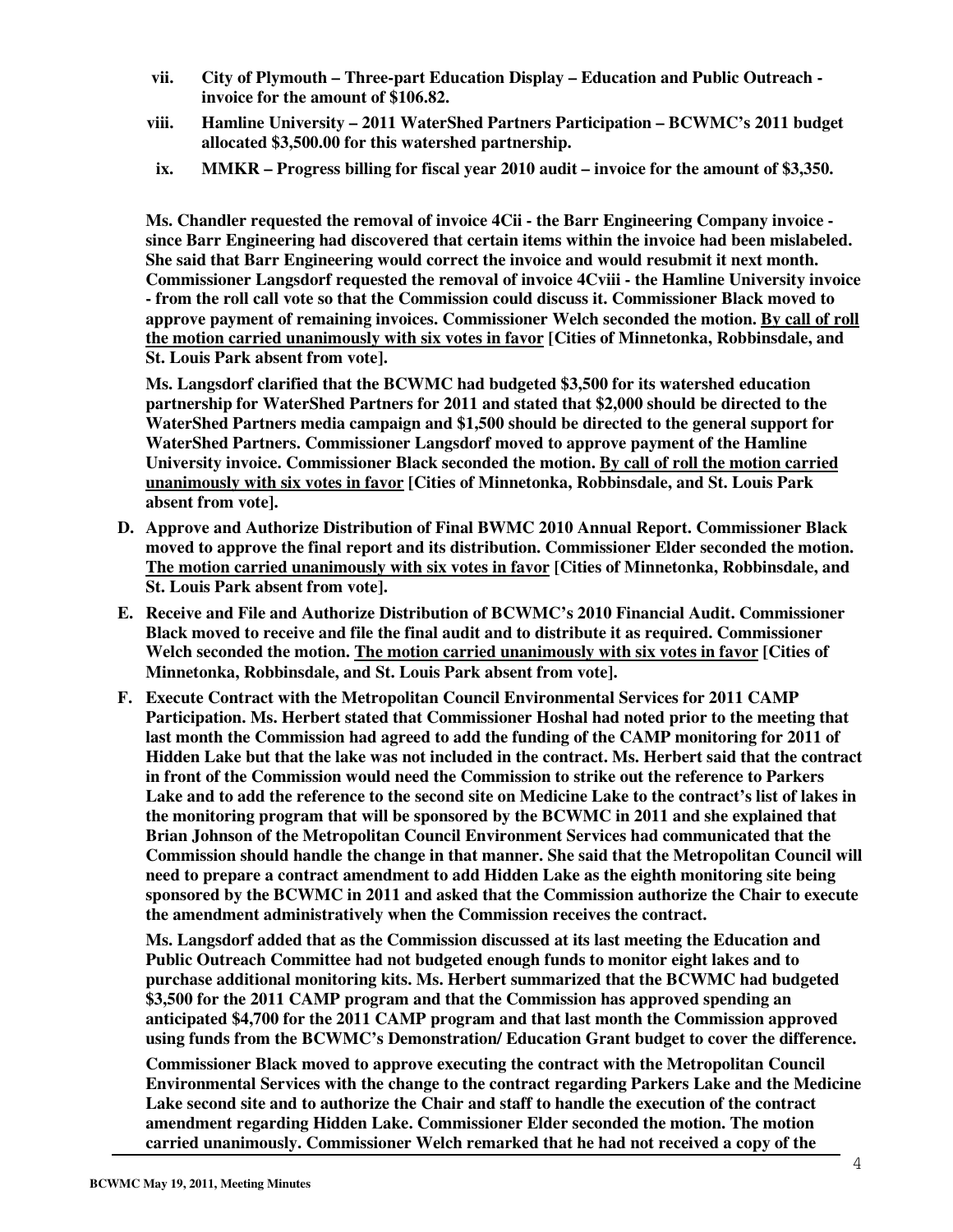**contract. Ms. Herbert commented that the contract was not part of the hard copy of the packet because it was received after the packet was mailed out but that it was distributed to the Commission electronically prior to the meeting. Commissioner Black asked if Counsel had reviewed the contract. Mr. LeFevere responded that he had reviewed it. Commissioner Welch commented that it is a matter of organization in terms of the Commission receiving the hard copies of the meeting materials before the meeting. The motion carried unanimously with six votes in favor [Cities of Minnetonka, Robbinsdale, and St. Louis Park absent from vote].** 

**G. Discuss Contract for 2011 and 2012 Engineering and Technical Services. Mr. Kremer described the contract and changes presented in the fee schedule. Commissioner Black said that she will not be supporting any cost increases. Mr. Kremer commented that Barr Engineering Company continuously tries to involve its younger staff that typically bill at lower fee levels as makes sense and that the changes indicated in the fee schedule information provided to the Commission should not affect the BCWMC's Engineering budget.** 

**Commissioner Welch remarked that he is well aware of the budget financial constraints of the member cities but added that he didn't see that connection between the Barr Engineering proposed fee schedule and the BCWMC budget. He said that he reviewed the contract and supporting documentation from Barr Engineering in detail and that he did not find a basis to deny the contract.** 

**Commissioner Black moved to approve the BCWMC continuing the current contact between the BCWMC and Barr Engineering Company for another two years. The motion was not seconded. Commissioner Welch moved to approve the contract with Barr Engineering Company for engineering and technical services as proposed. Commissioner Hoshal seconded the motion. The motion carried with five votes in favor (Cities of Crystal, Golden Valley, Medicine Lake, Minneapolis, and New Hope) and one vote against (City of Plymouth). [Cities of Minnetonka, Robbinsdale, and St. Louis Park absent from vote].**

**H. Execute Contract with Hennepin County Environmental Services for 2011 River Watch Participation. Commissioner Black moved to approve the contract with Hennepin County Environmental Services for participation in River Watch in 2011. Commissioner Langsdorf seconded the motion. The motion carried unanimously with six votes in favor [Cities of Minnetonka, Robbinsdale, and St. Louis Park absent from vote].** 

### **5. New Business**

**A. Minneapolis Park and Recreation Board Request for Financial Involvement with an Emergency Trail Repair at the Wirth Lake Treatment Basin. Mr. Kremer described the location of the site and described the ponding area on the west side of Wirth Lake. He explained that the outlet structure at the site was constructed in 2006 for the purpose of expanding the storage capacity of the pond. He stated that the project was constructed by the MPRB and the City of Minneapolis and that the BCWMC and the City of Golden Valley also participated in the cost of the project. Mr. Kremer described the basin's control structure and box culvert design as well as the difference in the water levels between the upstream and downstream sides of the box culvert. He explained that the organic backfill material adjacent to the box culvert appeared to have settled over time, allowing a void to develop adjacent to the box, which permitted water to flow through that subsequently caused erosion of the material around the box. Mr. Kremer said the result is that the erosion caused the trail bed to lose its foundation and the trail settled into the void. He said the solution for avoiding this type of erosion is using compacted impervious fill around the box culvert or installing a granular filter drain to convey seepage.** 

**Mr. Kremer recommended that a drain be installed in the downstream side of the box culvert and that the backfill be excavated away from the box culvert and re-installed. He said that the MPRB has requested that the contractor currently working on the MPRB's trail improvement project provide the MPRB with a proposal for the repair. Mr. Kremer said the MPRB offered to provide a copy of the plan to the BCWMC.**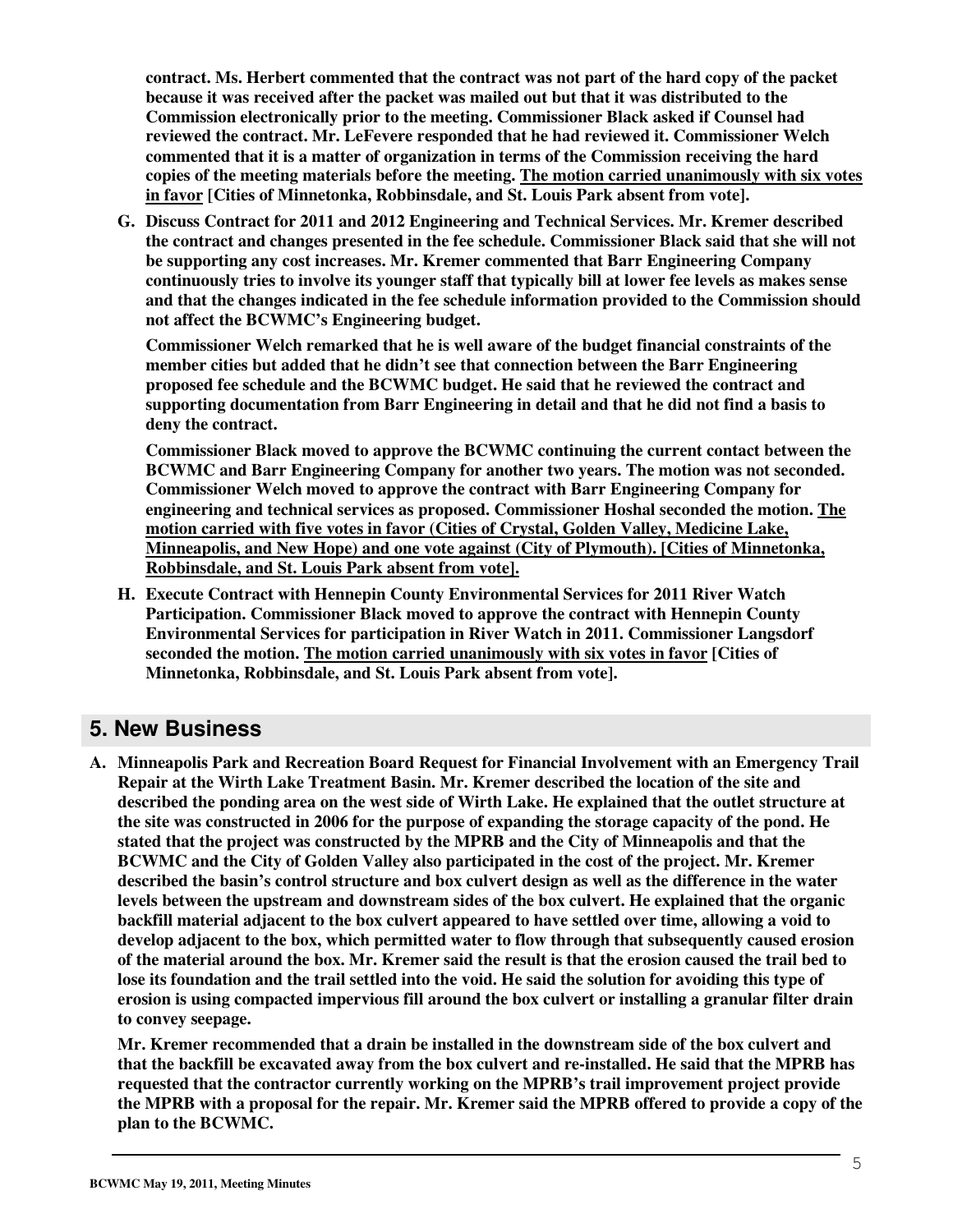**Mr. LeFevere added that he had talked to Andrea Weber of the MPRB about this situation. He reported that the MPRB has a contract in place on an existing and currently ongoing project and that this issue needs to be fixed so that the other project can continue. He said that the MPRB has requested proposals from SEH, Inc., which is the MPRB's on-site contractor, and WSB, which designed the control structure. He said that the MPRB will review the two proposals, will select one, and is requesting that the BCWMC authorize its staff to review and comment on the design. Commissioner Welch asked if the MPRB is proposing this additional work as a change order to the current project. Mr. LeFevere said the MPRB is considering it as a possibility.** 

**Ms. Clancy asked if it has been determined whether the project was built in accordance with the plans and specifications. Mr. Kremer said it cannot be determined whether it has been built in accordance with plans and specifications until the excavation has occurred. She asked who performed the inspection during the construction. Mr. Kremer said that as he understands it the construction was done primarily by the MPRB. Commissioner Black asked for clarification on what the Commission is being asked to do at this point in time. Mr. LeFevere responded by saying that the MPRB is asking the BCWMC to authorize its staff to review the design plan. Commissioner Welch asked if the Commission Engineer anticipates the review taking five to ten hours of the Engineer's time. Mr. Kremer said yes, it should take about that much time.** 

**Commissioner Welch moved to direct the Commission Engineer to review the design plans. Commissioner Elder seconded the motion. Chair Loomis asked when the Commission would be advised on whether the original project was constructed in accordance with the original design. Mr. LeFevere said that is a reasonable question for the Commission to pose especially if the MPRB comes to the Commission for funds. Commissioner Black clarified that by the Commission agreeing to review the project design that the Commission has not agreed to any kind of partnership but only has agreed to review the project design and specifications.** 

**Mr. LeFevere said that he could write a letter to the MPRB about whether it was reasonable for this failure to have happened and to communicate that if the MPRB is considering approaching the Commission with a request for funds regarding the repair the Commission would like the MPRB to provide the Commission with an analysis of who the MPRB thinks should participate in the cost and why.** 

**Chair Loomis suggested that a friendly amendment be made to Commissioner Welch's motion, which would include the direction to Counsel to draft a letter to the MPRB expressing the Commission's concerns as discussed. Commissioner Welch asked that the Commission Engineer also provide the Commission with an analysis of whether having a trail over this structure works or if it is a bad location for a trail. Commissioners Welch and Elder agreed to the friendly amendments. The motion carried unanimously with six votes in favor [Cities of Minnetonka, Robbinsdale, and St. Louis Park absent from vote].** 

**B. Discuss Draft 2012 BCWMC Operating Budget. Administrator Nash presented the draft budget that was assembled by the BCWMC Budget Committee and that was e-mailed out to the Commission earlier in the week. He detailed the changes that were made in the draft budget compared to the BCWMC's 2011 budget and pointed out that the proposed operating budget for 2012 is \$692,545 and described the proposed 2012 assessment to the cities of \$564,545. He said the reflected increase is being driven by the Commission's budgeting for the development of a watershed-wide XP-SWMM model, a P8 water quality model, and the costs of the next generation plan work in 2012. Administrator Nash described the decreases that the Budget Committee made in the draft 2012 budget compared to the current budget such as zeroing out the water quantity budget and he asked the Commission Engineer and the member cities to weigh in on that budget item.** 

**The Commission discussed funding the watershed-wide P8 water quality model and the watershedwide XP-SWMM models from the Commission's long-term maintenance account, which would reduce the amount of the member-cities' assessment. Commissioner Hoshal commented that perhaps the P8-model could be funded over 18 months with the contractor.** 

**Ms. Chandler mentioned that the Commission Engineer recommends using \$10,000 out of the TMDL studies fund to help cover the 2012 costs of TMDL implementation.**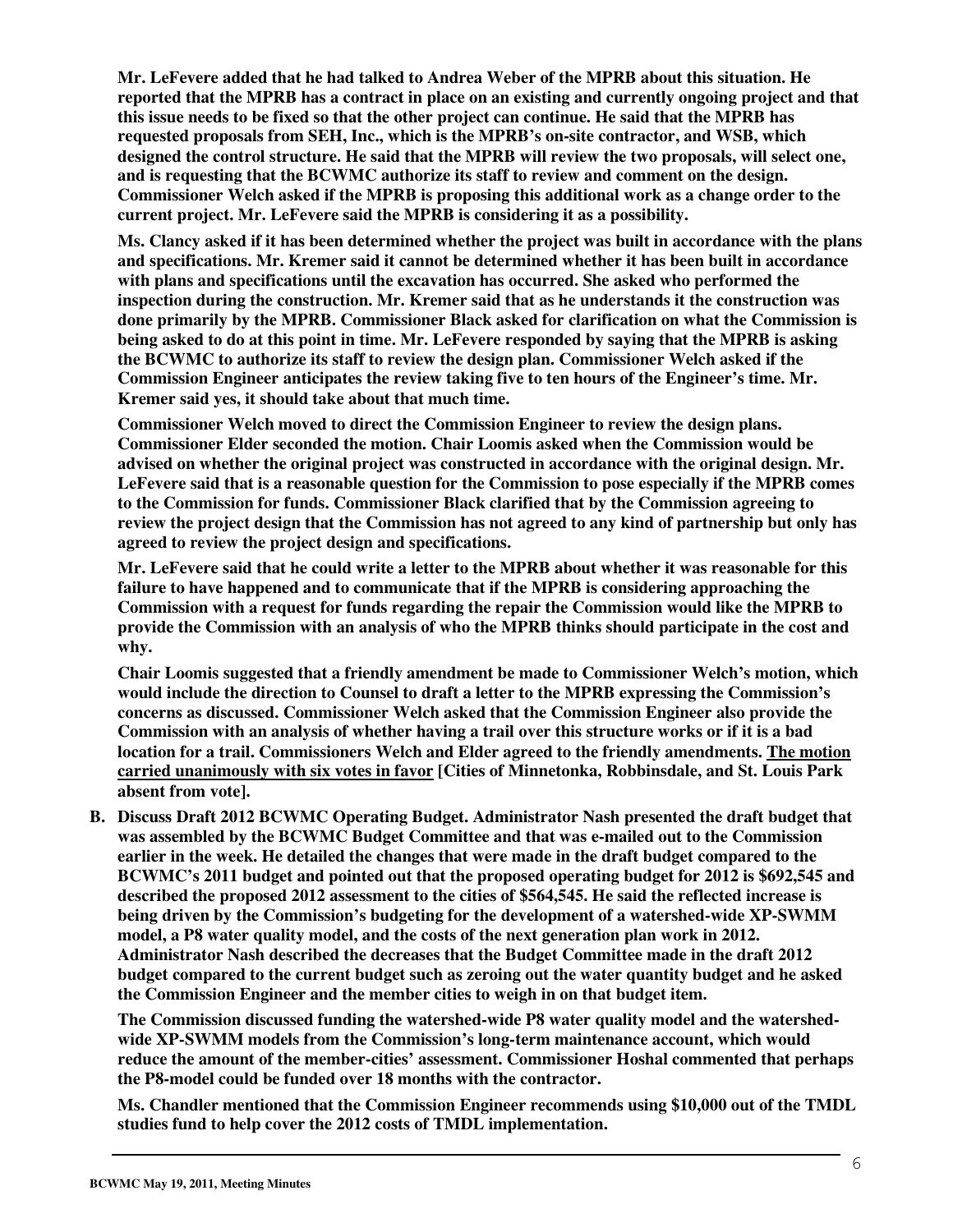**Chair Loomis said that she would like information on what the remaining balance would be in the flood control fund if some of those funds were used for the two models. Mr. LeFevere said that when the Second Generation Plan was created funds were taken out of the old construction account and allocated. He said that \$500,000 went to emergency repair and \$335,000 went to long-term maintenance. Mr. LeFevere said that the source of all of those funds was the same and the use of the funds is documented in the Commission's** *Watershed Management Plan***. He said that the Commission may need to go through a procedural process, such as a plan amendment, with the Minnesota Board of Water and Soil Resources (BWSR) to use those funds. Ms. Chandler said that the Commission Engineer recommends using the funds from the long-term maintenance account.** 

**Commissioner Welch remarked that if the Commission used the long-term maintenance fund for the XP-SWMM model, used \$10,000 from the TMDL studies fund toward the 2012 water monitoring, and found a way to shift historical maintenance funds for the proposed \$135,000 for the P8 model, then the assessment to the cities would decrease to approximately \$429,000, which is less than the 2011 assessment to the cities.** 

**Commissioner Black said it sounds like the Budget Committee and staff have direction from the Commission to look for ways to remove out of the assessment the \$135,000 proposed cost for a watershed-wide P8 model and then to bring back the proposal to the Commission. Commissioner Hoshal noted that the footnotes needed revising. Chair Loomis asked the Commission if it wanted the Budget Committee to take a more detailed look at some of the budget items that the Committee had decreased in order to make sure the budgets will fit the Commission's proposed work load for 2012. The Commission indicated yes.** 

**Ms. Chandler recommended that the Commission not abandon its water quantity monitoring. Chair Loomis said the Budget Committee did want to hear from the cities if that information is valuable to the cities. Commissioner Black asked if that information needed to be collected annually. Ms. Chandler said that the weather from year to year cannot be predicted. Ms. Clancy said the cities do need a point to refer back to and said that if the Commission isn't going to maintain the water quantity information then who would? She said that the City of Golden Valley has utilized the data. Administrator Nash suggested that the Commission purchase transducers and install them in the eight water bodies that the Commission currently monitors. He said the transducers could take hourly readings. Administrator Nash said that the transducers are not terribly expensive and that most of the 2011 water quantity budget is basically labor and having someone do a tour of the lakes. Commissioner Welch asked if it would make sense for the Budget Committee to get input from the TAC on this budget item as well as any other budget items. Ms. Clancy said that the TAC would like some time to discuss the water quantity data collection ideas with the Commission Engineer and Administrator to talk about the most efficient way of collecting the data.** 

**Chair Loomis said that the Budget Committee has direction from the Commission. Commissioner Black remarked that she would like to stay at last year's funding level. Ms. Chandler noted that the watershed inspections and the project inspections numbers listed in draft 2012 budget table and in the column titled Audited 2010 Actual weren't reflected accurately and that the cost of the project inspections on line 14 was between \$9,000 and \$10,000 and not the \$5,700 indicated and that the amount spent in 2010 on watershed inspections on line 13 was \$7,200. Chair Loomis clarified that Ms. Chandler was saying that for the 2012 budget the amounts budgeted for lines 13 and 14 should be flipped. Ms. Chandler said yes, they at least should be flipped.** 

### **6. Old Business**

#### **A. TAC Recommendations**

**i. a. Proposed BCWMC Response to Comments on the Sweeney Lake TMDL. Administrator Nash reported that the TAC discussed the draft response to comments and that he went and discussed the issues with the MPCA. He said he had distributed to the Commission the BCWMC's draft comments and had also distributed Brooke Asleson's comments regarding the BCWMC's draft comments. Administrator Nash said that he is looking for the Commission to approve a meeting between the Commission Engineer, Brooke Asleson, and himself regarding refining the BCWMC's comments in a way that**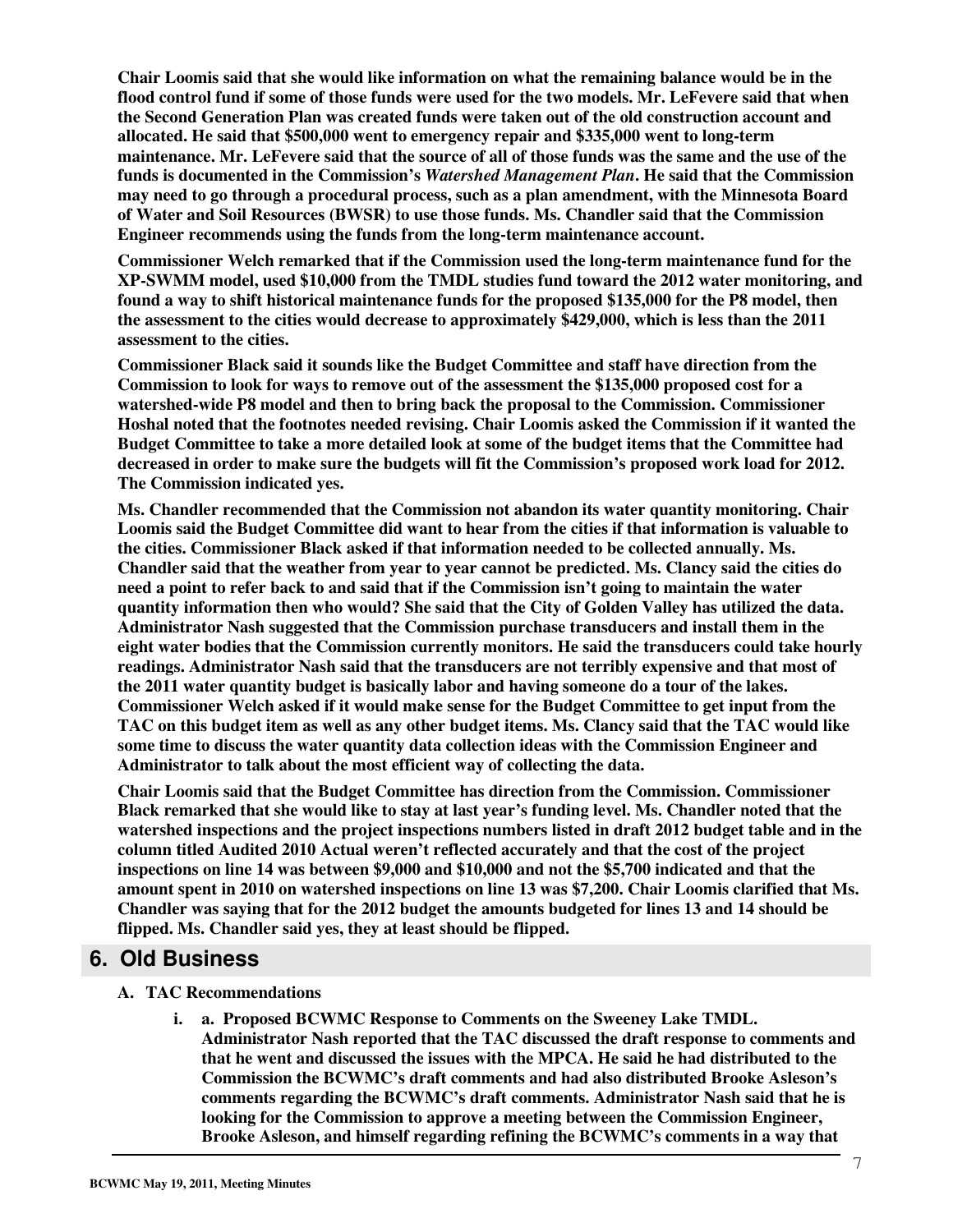**will limit the BCWMC's potential involvement. He said one of the issues to be worked out is regarding reasonable assurance about internal loading, which is the most critical piece of the Commission's comments. Administrator Nash reiterated that he would like the Commission's approval to engage with the MPCA on refining the BCWMC's response to comments with the assistance of Barr Engineering.** 

**Commissioner Welch said he was trying to distinguish between what materials had been provided to the Commission for its review yesterday and new materials presented today. He asked if the Commission will be seeing a draft of the revised BCWMC comments before it gets submitted to the MPCA. Administrator Nash remarked that he didn't think that the issues were so critical that the Commission would need to see the final comments before they were sent. He said that the Commission could provide staff with direction not to give away the store or basically not to commit the Commission to things that it doesn't want to commit to and provide staff with direction that the BCWMC sticks to the language that Mr. Kremer put together on reasonable assurance, which basically states that after waiting 10 years, or two stormwater permit cycles, the Commission will reevaluate the situation.** 

**Commissioner Welch requested an edit to the letter to replace the reference to the Minnesota Council for Environmental Advocacy with the proper name which is the Minnesota Center for Environmental Advocacy. Commissioner Welch asked what the next step would be after the discussion between the Administrator, Commission Engineer, and the MPCA. Administrator Nash said that then the BCWMC would submit to the Minnesota Pollution Control Agency the BCWMC's final comments on the Sweeney Lake TMDL. Administrator Nash stated that the MPCA wanted the strongest possible statement about the Commission's willingness to evaluate internal loading. He said that the responses to the comments would be incorporated into the TMDL by Ron Leaf of SEH.** 

**Commissioner Black moved for staff to proceed with working with the MPCA along with the Commission Engineer to finalize these comments in order to move forward. Commissioner Elder seconded the motion. The motion carried unanimously with five votes in favor [Cities of Crystal, Minnetonka, Robbinsdale, and St. Louis Park absent from vote].** 

**b. BCWMC's Role as a Categorical Wasteload Implementer for TMDLs. Chair Loomis said the Commission touched on this topic when it discussed the creation of a P8 model as part of the draft 2012 budget discussion. Ms. Chandler reported that the TAC discussed that the P8 model is the best way to go for now until such time that new directives come from the MPCA.** 

**c. Policy Changes Needed to Implement TMDLs. Mr. Kremer said the discussion began with the reference to the Mn/DOT recommendation of expanding Highway 494 by a couple of lanes in each direction and the knowledge that with a TMDL in place there would be no increases in load allowed. He said the TAC discussed that the Commission's current policy for linear projects allow a lot of variance and does not limit or prohibit the loadings from the road expansion projects such as Mn/DOT's proposal to expand 494. Mr. Kremer said that in order to implement the TMDLs the Commission needs to take a look at its current policies because currently the policies on new developments and linear projects would allow increases in loads. Mr. Kremer said there could be a type of trading program put in place so that for those watersheds where there are completed TMDLs where the Commission doesn't want an increase in load some additional BMPs could be built beyond what is needed to implement the TMDL and then the Commission would allow projects that occur in those watersheds to buy credits from that bank.** 

**Mr. Kremer reported that the TAC wants to collect additional information on those alternatives, such as the Ramsey-Washington trading program, to discuss at a future TAC meeting. He noted that Commissioner Welch had provided comments to the TAC on potential policy changes. Commissioner Welch brought up the Ramsey-Washington**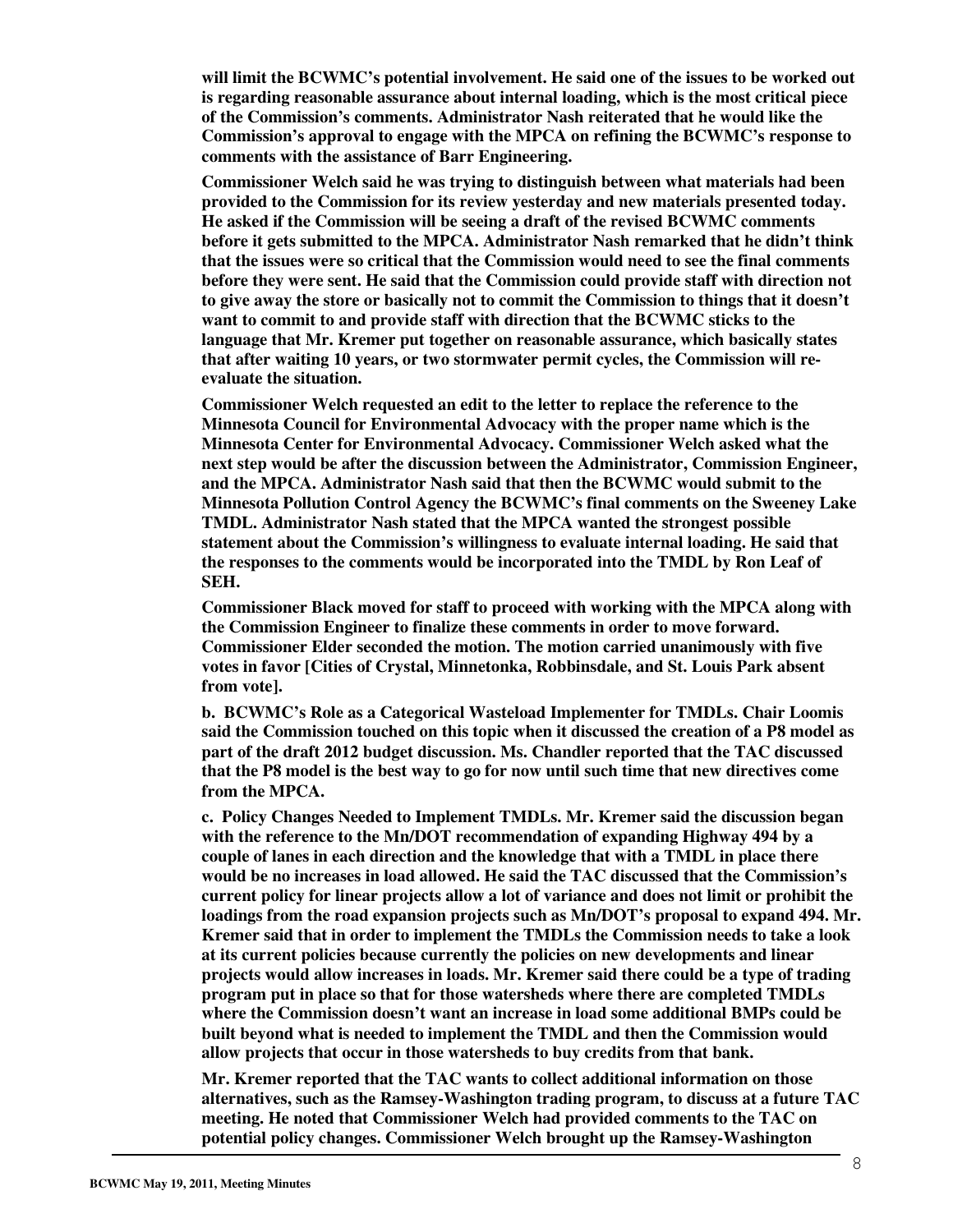**trading program and brought up the issue of the enforcement of policies and the role of the MS4 permitting process as a tool. Commissioner Welch said that the numbers he put into his comments on the policies are not unprecedented but were put in to start the discussion. Chair Loomis said that it seems that the TAC should discuss who has what ordinances already in place.** 

**Mr. Asche remarked that he can understand the Commission's viewpoint but that there is a lot of effort at the city level any time a review is triggered. He said for example, with a 20-cubic yard disturbance that did not have erosion control measures in place when a rain downpour occurred, he wonders how much phosphorous went down the drain and the comparison of that amount with the amount of effort that went into the permit, the design, the inspection, and the follow-up of that project. Mr. Asche said he thinks it would be valuable to know the cost benefit and to understand at what level does it make sense and is it efficient to go through the permitting process. He said he thinks the TAC would have a robust discussion about this issue.** 

**Commissioner Black moved for this issue to go to the TAC. She added that she thinks this should be discussed as a policy issue for the Plan. She said that the TAC members could bring their ordinances to discuss. Commissioner Elder seconded the motion. Ms. Clancy requested that the Commission direct Administrator Nash to collect the ordinances and create a matrix about the trigger points and to distribute it to the TAC. The Commission agreed to that staff request. She added that if residents need to go to the cities to get a permit and then need to go to the watershed for a permit, the residents will get angry. The motion carried unanimously with six votes in favor [Cities of Minnetonka, Robbinsdale, and St. Louis Park absent from vote].** 

- **ii. RFQ for Engineering and Technical Services. Administrator Nash asked the Commission to consider sending out the RFQ presented in the meeting packet to select consultants and noted that the TAC had discussed that the RFQ doesn't need to be posted. Commissioner Black asked that the information regarding the purpose of the Commission's request to develop a list be moved from page 4 to page 1. Commissioner Welch said that the Commission should see the minutes of the last meeting regarding his objections to this approach but setting those aside he agrees with Commissioner Black's comments and also requested the removal of the third sentence in the second paragraph. He also asked if the Commission needs to state how many firms that the Commission will put on its list. The Commission agreed that it does not need to be listed in the RFQ. Ms. Clancy said that the TAC wants the RFQ to make it clear that just because a firm submits its qualifications doesn't mean the firm will end up on the list. Commissioner Black recommended removing the background information on the Commission from the RFQ and instead included the direction that firms could go to the Commission's Web site for background information.**
- **iii. BCWMC's Role in Advising Property Owners about Water Quality Sampling in the Bassett Creek Watershed. Administrator Nash said that the TAC's opinion is that the BCWMC should stay away from the role because the Commission has nothing to gain from it.**
- **B. Discuss Management Options for Twin Lake. Ms. Chandler said that in March Dr. Pilgrim of Barr Engineering Company presented Twin Lake water quality information to the Commission and the Commission subsequently asked for information on management options for Twin Lake. She said that Dr. Pilgrim said that alum treatment would be an option right now for Twin Lake and so the Commission Engineer is recommending that the Commission consider it as a CIP project, which would cost between \$40,000 and \$60,000.**

**Ted Gattino introduced himself as a member of Blue Wing Environmental and as representing Midwest Floating Islands. He said he has data supporting the floating islands efficacy in nutrient uptake. He said the islands were like floating treatment wetlands that use recycled materials, provide habitat, and reduce wave energy. Mr. Gattino said an island is a one-time expenditure and he said that he would like to offer this option as a possible best management practice.**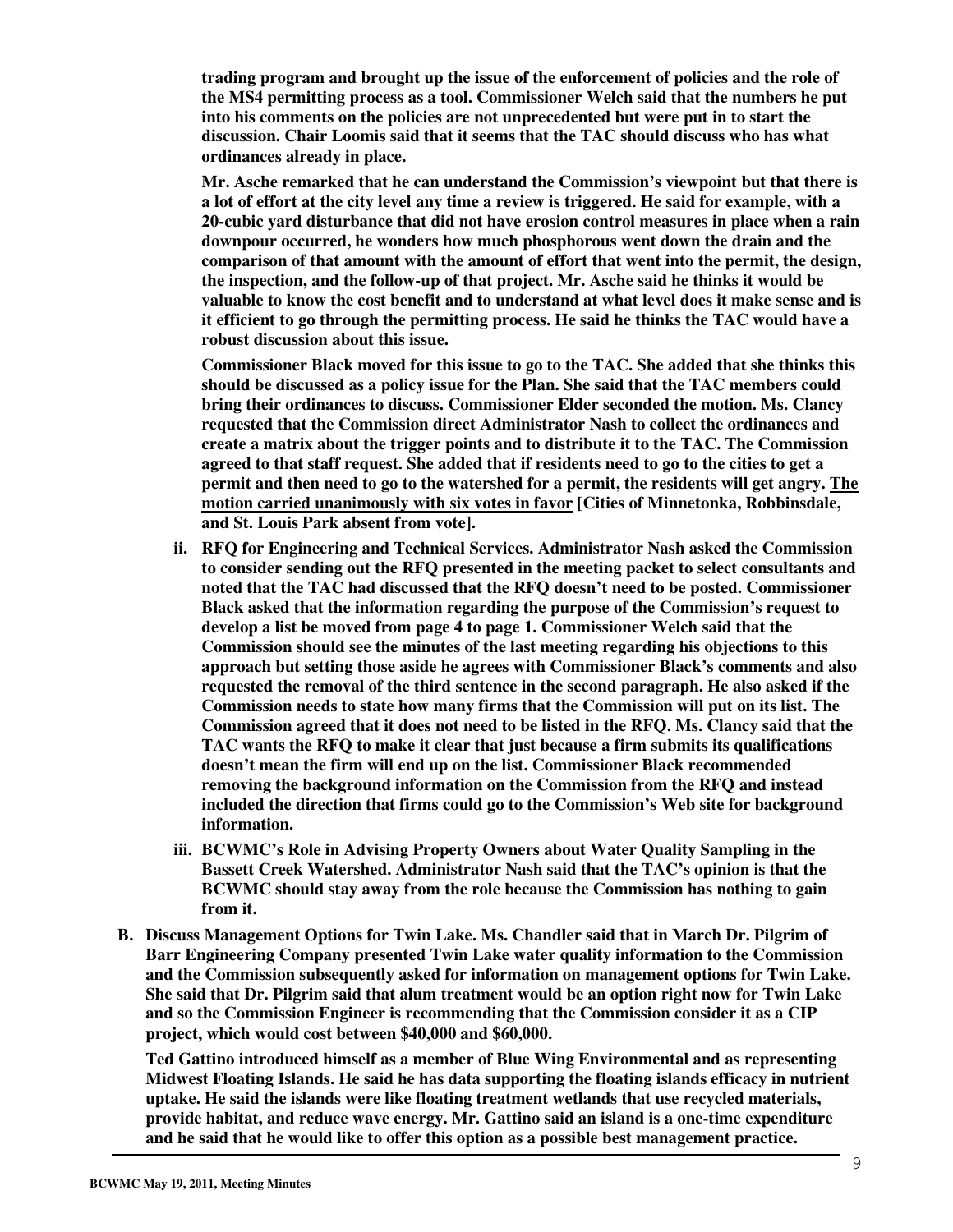**Ms. Chandler said that the recommended alum treatment would be a one-time treatment and would not be a dosing plant. Chair Loomis said she doesn't think that the residents living adjacent to Twin Lake would be comfortable with an alum treatment. Commissioner Black said that there is one of these floating islands from a different company in one of Plymouth's stormwater ponds and that it was financed privately by a resident. Commissioner Welch said he thinks it would be good to open up the ideas to include information about the floating island. Commissioner Black said it would be worthwhile to investigate it as an option for this situation or perhaps it would be an option for a different situation.** 

**Chair Loomis requested that the Twin Lake Management Options issue be added to the BCWMC's agenda for August or September so the Commission could review options and costs and directed staff to provide information to the Commission about options and costs.** 

**[Commissioner Welch departed the meeting.]** 

**C. Discuss Major Plan Amendment Schedule. Ms. Chandler said that the schedule previously outlined for the major plan amendment remains the same and that she would like the Commission's authorization to send the draft feasibility reports to Joel Settles of Hennepin County at the same time as they are distributed to the Commission. She noted that the Commission will be holding its public hearing on the major plan amendment at the June 16th BCWMC meeting. The Commission directed Ms. Chandler to send out the draft feasibility reports to Mr. Settles at the same time they are distributed to the Commission.** 

**[Commissioner Elder departed the meeting. The Commission no longer had a quorum.]** 

**D. Discuss Possible New Water Quality Policies. See the discussion 6Aic – TAC Recommendations.** 

### **7. Communications**

- **A. Chair:** 
	- **i. Chair Loomis reported that the Mississippi River E. Coli group had a meeting but the group didn't have clear direction on how to move forward.**
- **B. Administrator:** 
	- **i. Administrator Nash announced that he sent out the Administrator Performance Evaluation form a couple of days ago and requested that it be returned by next Friday. He said that he would resend it.**
	- **ii. Administrator Nash asked the Commission for direction on which BCWMC staff it wanted to use for the June watershed tour. The remaining four commissioners agreed that it would reimburse one Commission Engineer and the Recorder as well as the Administrator for their time. Chair Loomis directed the Administrator to communicate to the Commission that the consensus of the remaining commissioners was that it would be important for the Commission to have the Recorder attend the watershed tour and that the Commission will reimburse her for her time and that the Commission will proceed in that manner if there are no objections.**
	- **iii. Administrator Nash said that he heard from Deputy Treasurer Sue Virnig that the BCWMC hasn't received the assessment from the City of Minneapolis. Chair Loomis directed Administrator Nash to e-mail Commissioner Welch about the issue.**
- **C. Commissioners:**